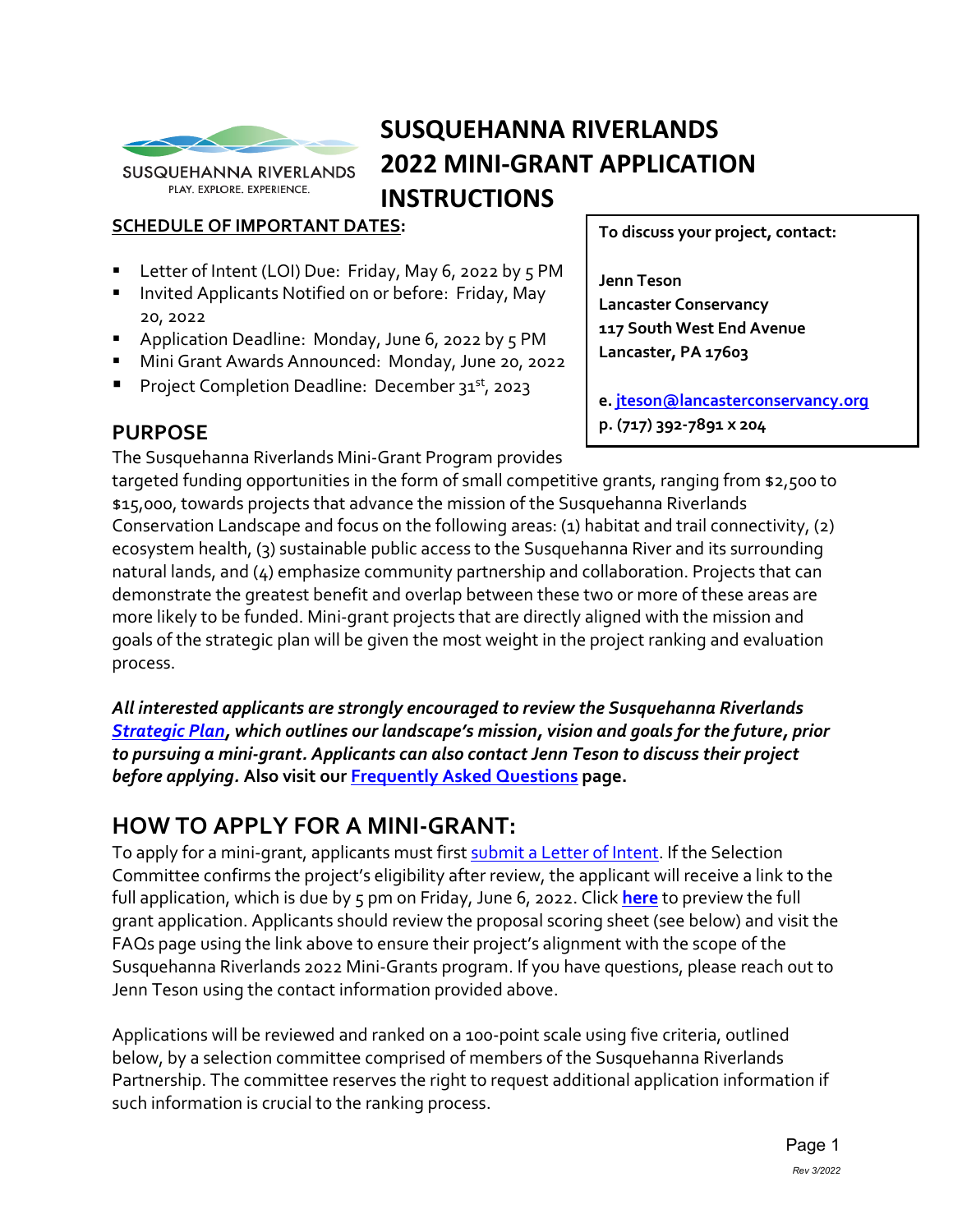# **RANKING OF GRANT APPLICATIONS**

Mini-grant applications are ranked on a scale ranging from zero to 100 points. The ranking details are as follows:

## **MINI-GRANT APPLICATION ELIGIBILITY REQUIREMENTS:**

| Susquehanna Riverlands Mini-Grant Program Proposal Scoring Sheet                                                          |                                                                                                                                                                                                                                                                                                                                                                                                                                                                |               |
|---------------------------------------------------------------------------------------------------------------------------|----------------------------------------------------------------------------------------------------------------------------------------------------------------------------------------------------------------------------------------------------------------------------------------------------------------------------------------------------------------------------------------------------------------------------------------------------------------|---------------|
| Criteria                                                                                                                  | <b>Details</b>                                                                                                                                                                                                                                                                                                                                                                                                                                                 | <b>Points</b> |
| A: sufficient<br>project scope                                                                                            | The project description should describe in detail the scope of work,<br>deliverables, detailed budget, timeline, site plan and a description of<br>matching funds (for development projects)                                                                                                                                                                                                                                                                   | 20            |
| B: partnership &<br>regional<br>collaboration                                                                             | Collaboration with partners on projects is strongly encouraged. Higher<br>points will be given to those with more partners involved and if these<br>partners or contributors are located in other areas of the Susquehanna<br>Riverlands region. Letters of support and statements of cash or in-kind match<br>are required. Please ONLY list partners that are matching in-kind or with cash.                                                                 | 20            |
| C: Project is<br>aligned With the<br><b>Mission &amp; Goals of</b><br>the Susquehanna<br><b>Riverlands</b><br>Partnership | The project satisfies the goals and objectives identified in the Susquehanna<br>Riverlands Strategic Plan and is aligned with one or more of the four focus<br>areas: (1) habitat and trail connectivity, (2) ecosystem health, (3)<br>sustainable public access to the Susquehanna River and its surrounding<br>natural lands, and (4) emphasize community partnership and collaboration.<br>Applicants are strongly encouraged to review the strategic plan. | 20            |
| D: Measurable<br><b>SUCCESS</b>                                                                                           | Completion of the project has a measurable outcome or will create<br>measurable opportunity once completed. Measurements of success should<br>have quantifiable outcomes that can be reviewed to determine success in<br>the short and long term.                                                                                                                                                                                                              | 20            |
| E: match is<br>secured                                                                                                    | Projects will have the highest ranking when matched funding is<br>immediately available. Projects with undetermined or unlikely funding will<br>rank lower. For guidelines on the eligibility of matching funds, refer to the<br>Department of Conservation and Natural Resources' Community<br>Conservation Partnership Program (C2P2) program guidelines. These<br>quidelines can be viewed under Grant Program Requirements & Guidelines.                   | 20            |
| <b>TOTAL POINTS POSSIBLE</b>                                                                                              |                                                                                                                                                                                                                                                                                                                                                                                                                                                                | 100           |

In addition to meeting the criteria outlined in the scoring sheet above, mini-grant applicants must also provide the following items (these are included in the grant application):